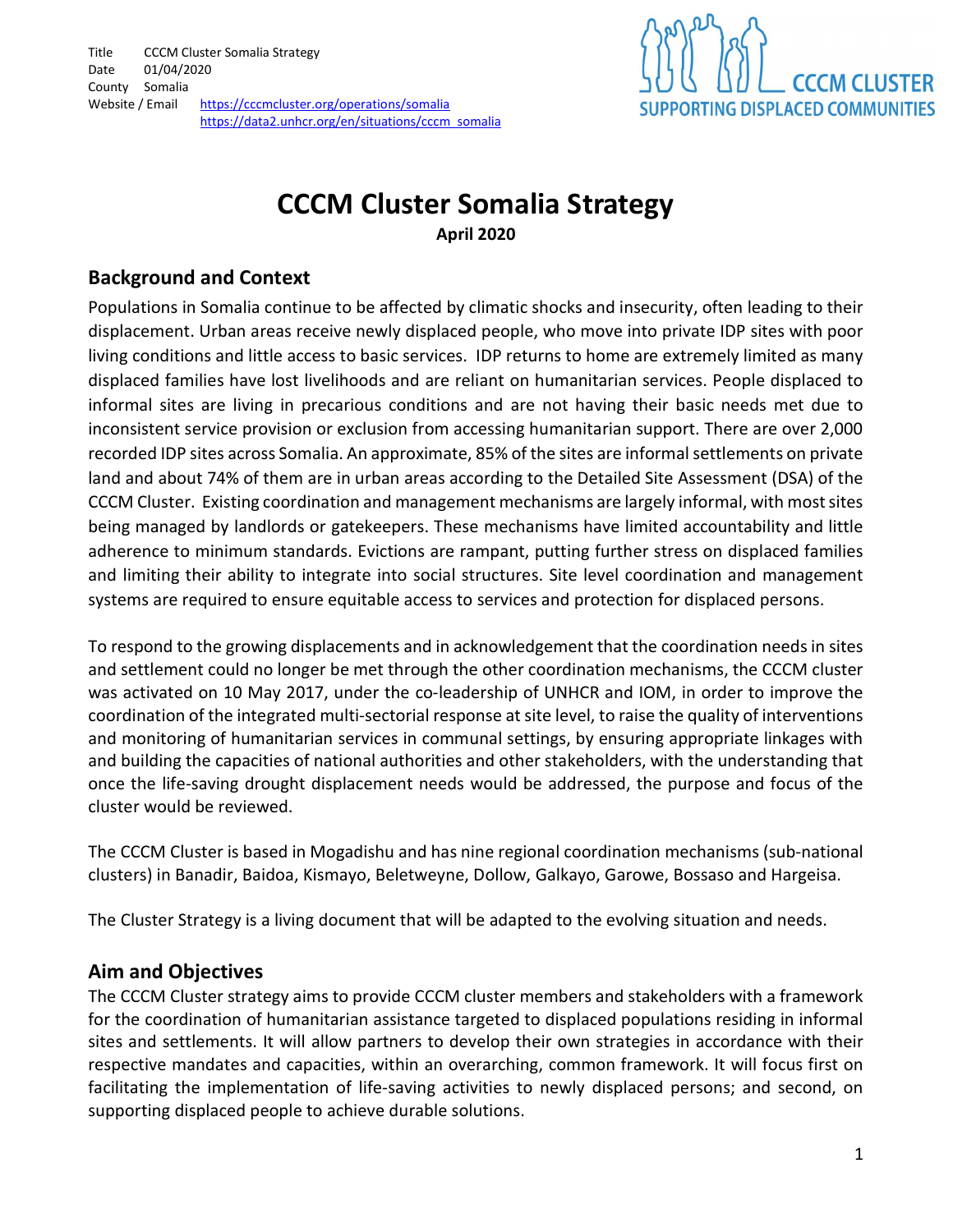

Within this strategy the CCCM cluster seeks to address the current and newly identified needs by setting up camp coordination structures at the national and, where necessary, regional or district levels, facilitating and supporting the establishment of effective coordination and management in IDP sites, while respecting national context, authorities and existing structures.

This strategy will be updated in close coordination with relevant stakeholders as the situation evolves and information becomes available.

#### Overall objective

To improve the living conditions and protection of IDPs in sites and settlements and ensure equitable access to services and assistance of all persons in need, with a clear focus on moving towards durable solutions with full participation of the displaced and host communities.

#### Specific objectives

Objective 1: Strengthen safe access to multi sectorial services at site level through improved site management and coordination.

Indicator 1: # of sites with established CCCM mechanisms

#### Objective 2: Improve living conditions of displaced people through site development, care and maintenance.

Indicator 2: # of people benefiting from site improvement projects

#### Objective 3: Strengthen community self-management and access to information for displaced populations.

Indicator 3: # of sites with information on availability of services

#### Objective 4: Support opportunities for displaced people to achieve durable solutions.

Indicator 4: # of displaced people relocated to safe locations with secure land tenure

### Response Strategy and Operational Priorities

The CCCM strategy will take into consideration all phases of the life cycle of sites and settlements (from planning/set up to closure and handover) as adapted to the context in Somalia, whereby the planning/set up is in the majority of cases done informally and with little intervention from the humanitarian community and only a fraction of the sites are closed formally, with no entity to hand over to the responsibility. This strategy will ensure that CCCM activities best support the populations as well as the response of the service providers. The CCCM cluster has been an active participant of various coordination forums and will continue advocating for the support of early return, early recovery and durable solutions for displaced populations.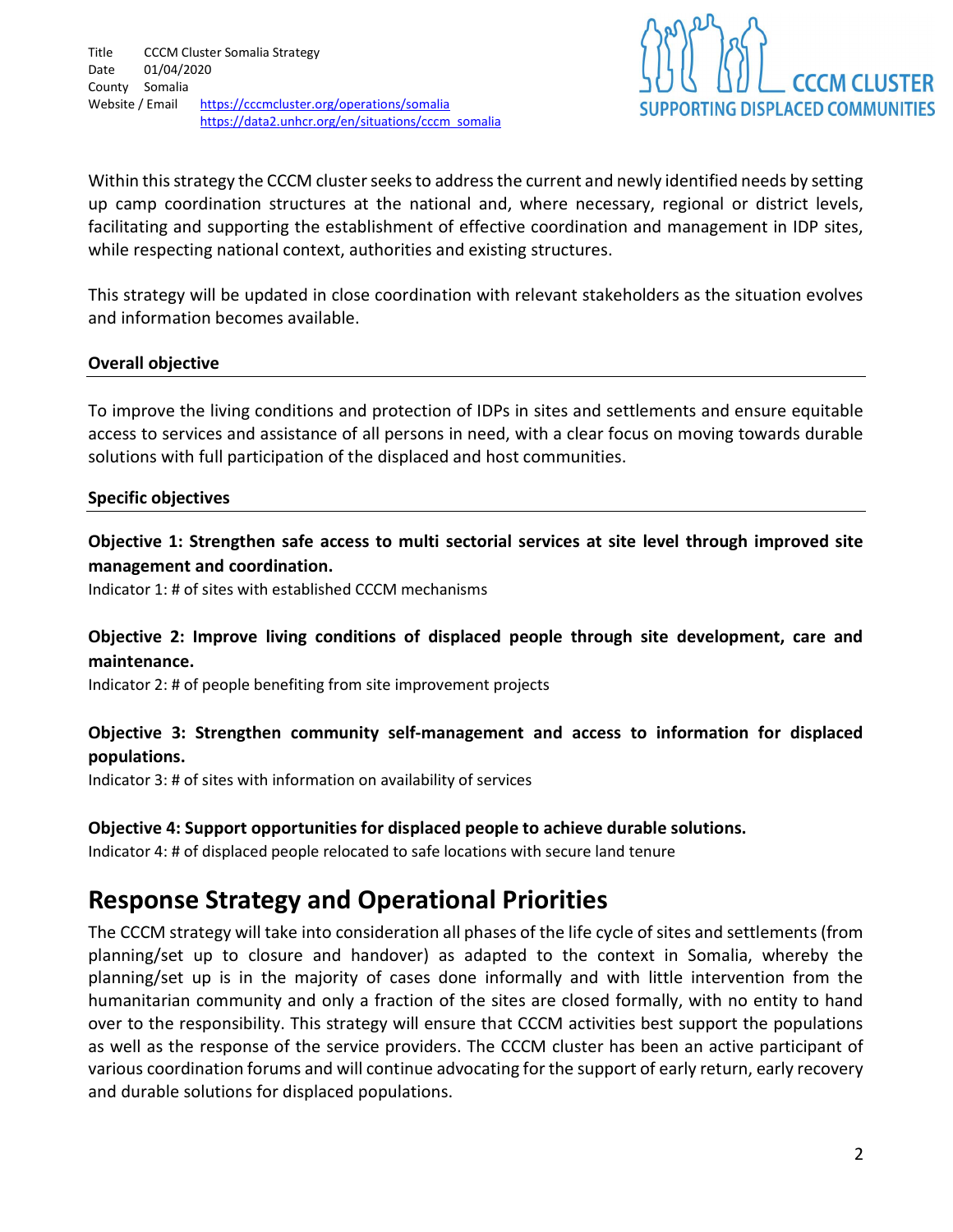

#### Key principles guiding the Cluster interventions:

- **\*** Camps as last resort: The CCCM cluster strongly advocates that the establishment of formal camps remains an option of last resort as the establishment of formal camps can increase the population's exposure to protection risks, promote aid dependency and require a substantial investment of resources.
- ❖ Protection mainstreaming: Mainstreaming of protection and prevention activities can require additional time to implement but should be started as soon as possible in the emergency response. Often these actions require only a little more effort and can be addressed through greater staff awareness, heightening partner sensitivity, or creating awareness among the site population themselves, to promote community-based protection prevention and response, as soon as the organizations start to be involved in the site operations.
- Gender: Women, men, girls' boys, elderly and disables often experience crises very differently due to their different roles, limitations and opportunities, as well as unequal power dynamics that exist among these different groups. This means that the protection and assistance need of affected populations can differ greatly, as can capacities and opportunities for recovery. Camp management actors' work must ensure that the camp/communal settlement population has access to assistance and services and that responses are tailored to the specific needs of all groups.
- Accountability to Affected Populations: A central aim of CCCM is to enable affected populations to play an active role in the decision-making processes that affect them. CCCM activities will ensure populations have the space to voice their opinions, participate in service delivery and get direct feedback from service providers.

#### Target Population

An estimated 2.6 million people are displaced in Somalia. The displaced population's coping mechanisms have been affected over successive years of drought and conflict, leaving them vulnerable to shocks and inhibiting sustainable return to places of origin. In situations where the displaced populations are accommodated by the host community, CCCM partners will work together with other clusters and partners to implement integrated programming and area-based approaches.

## Coordination, Management and Stakeholders

The CCCM Cluster is co- led by UNHCR and IOM. The Ministry of Humanitarian Affairs and Disaster Management (MoHADM) is the government counterpart of the Cluster. The Cluster will strengthen collaboration with local authorities, NGOs and community-based structures to ensure their inclusion in the response, particularly in reaching out to inaccessible areas. The Cluster has 21 partners and will strive to identify more partners in each sub-region to enhance coordination and avoid the duplication of activities, as well as to respond to identified gaps. The members of the Cluster are organizations or entities that are active in the camp coordination and camp management sector and demonstrates a commitment to carry out their accepted responsibilities within the Cluster. The Cluster is always open for new members.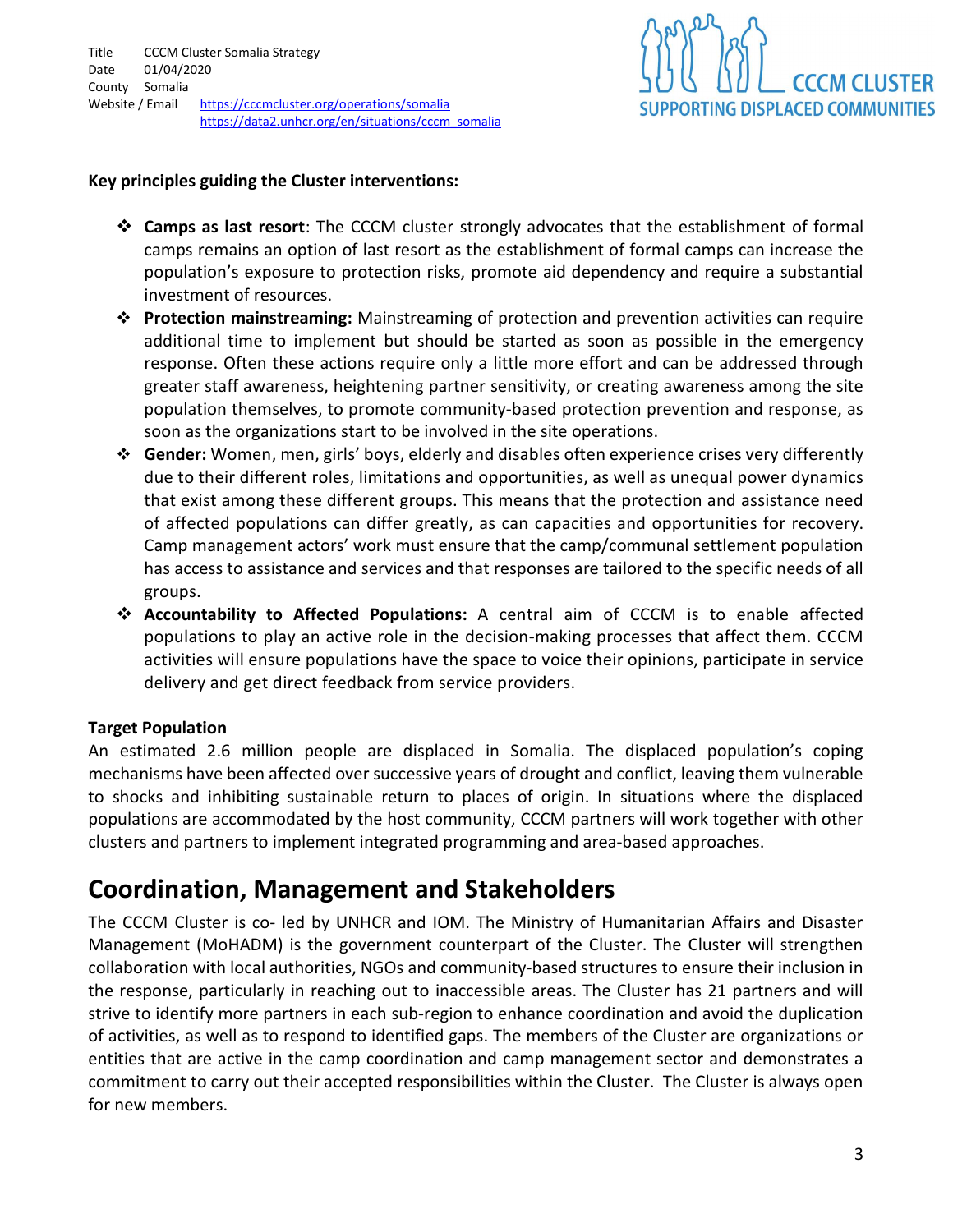

#### Cluster Coordination Meetings

CCCM Cluster will ensure that the coordination structures established at national and sub-national levels are adapted to the context and capacities to maximize its efficiency. Coordination meetings will take place in Mogadishu and at sub-regional levels, according to needs, on a monthly basis. At subnational level, the Cluster will identify CCCM focal points to ensure effective coordination mechanisms and facilitate channels of communication and information sharing with the national level.

#### Strategic Advisory Group

A Strategic Advisory Group (SAG) has been formed to serve as a forum at national level to provide strategic guidance, recommendations and take key strategic decision making concerning the CCCM cluster response at national level. In consultation with all partners, this group is appointed by the Cluster coordination team which includes national authorities and key decision-making partners.

The breakdown of membership is:

- One Representative of the Ministry of Humanitarian Affairs and Disaster Management (MoHADM).
- Two CCCM Cluster lead Coordinators.
- $\triangleright$  One UNHCR Representative.
- $\triangleright$  One IOM Representative.
- $\triangleright$  Two International NGO Representative.
- $\triangleright$  Two National NGO representative

#### Technical Working Groups

The CCCM Cluster will establish/maintain/reinforce appropriate sectoral coordination mechanisms, including working groups at the national and sub-national level as needed.

Technical Working Groups will be formed with the appropriate clusters and partners as specific needs arise. Field sub-national clusters and TWGs will be established as needed and will be led by cluster appointed focal points based on capacity in a specific region.

## Monitoring and Evaluation of the Strategy

The cluster will establish a regular monitoring and reporting system to update information on the progress of planned activities, which will serve to monitor the achievement cluster objectives against agreed timelines.

# Funding